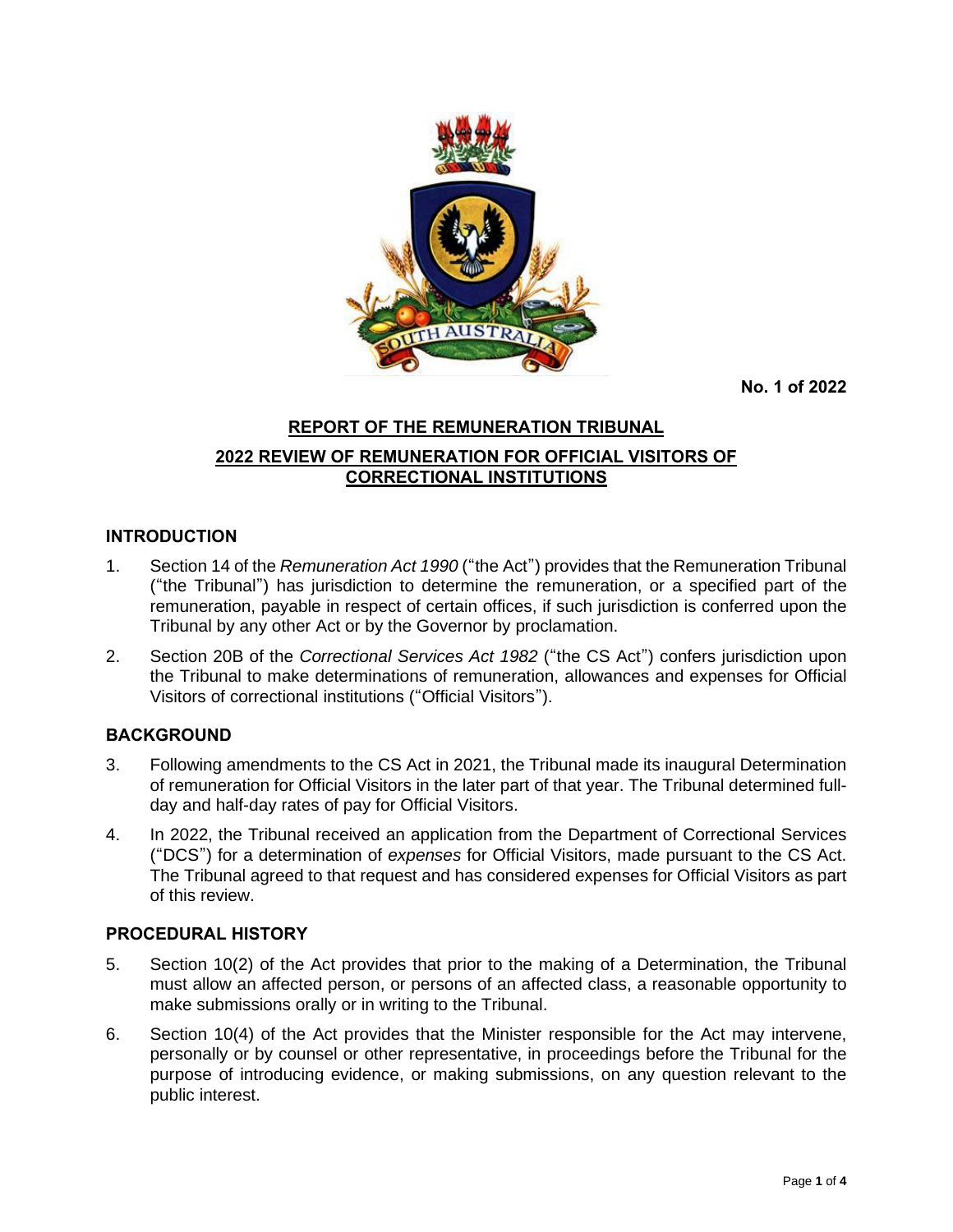- 7. On 1 February 2022, the Tribunal wrote to Official Visitors, the Honourable Premier of South Australia ('the Premier") as the Minister responsible for the Act, and the Minister for Police, Emergency Services and Correctional Services, notifying of the Tribunal's intention to conduct a review of its previous Determination in relation to Official Visitors. The Tribunal invited written submissions with a closing date of 28 February 2022.
- 8. In addition, on 8 February 2022, a notification of the review was placed on the Tribunal's public website.

#### **SUBMISSIONS**

9. The Tribunal received the following submissions.

Department for Correctional Services, on behalf of the Minister responsible for the CS Act.

- 9.1. DCS has sought a determination of expenses consistent with standard public sector employment provisions to apply to Official Visitors of Correctional Institutions.
- 9.2. DCS suggests using a combination of the following as reference points to determine reasonable allowances and expenses that Official Visitors may incur throughout the course of carrying out their duties:
	- Determination 3.2 of the Commissioner for Public Sector Employment Conditions – Remuneration – Allowances and Reimbursements
	- DCS Policy FM004 Accounting for Taxi Vouchers
	- Department of the Premier and Cabinet (DPC) Circular 040 Air Travel
- 9.3. According to research conducted by DCS, using public sector conditions as a basis for remuneration of allowances and expenses appears consistent with other states and territories for remuneration regarding the Official Visitors Scheme.
- 9.4. DCS will, where possible, facilitate and fund all travel arrangements prior to the date / time of travel to reduce the need for Official Visitors to claim reimbursement for flights, vehicle hire and accommodation.
- 9.5. Where arrangements are being made through the DCS Office for Correctional Services Review (OCSR) for travel to sites for a non-programmed visit, the OCSR will ensure that sites are not forewarned under any circumstance.
- 9.6. Additional resources such as stationary and other items deemed necessary in carrying out official visits will be provided by OCSR.

#### Joanne Battersby, Official Visitor

- 9.7. Official Visitors appointed under the CS Act should be reimbursed under the same terms and conditions as public sector employees under determinations issued from time to time by the Commissioner for Public Sector Employment.
- 9.8. Airline flights for Official Visitors should be booked and paid for directly by the Department for Correctional Services. If this is not possible Official Visitors should book and pay for the most cost effective flexible economy fare for their travel and be reimbursed for the entire cost upon production of a receipt.
- 9.9. Cabcharge vouchers should be issued to Official Visitors for travel in locations where it is not possible to use their own vehicles. If this is not possible, Official Visitors should book and pay for their own Uber or taxi travel and be reimbursed upon production of receipts.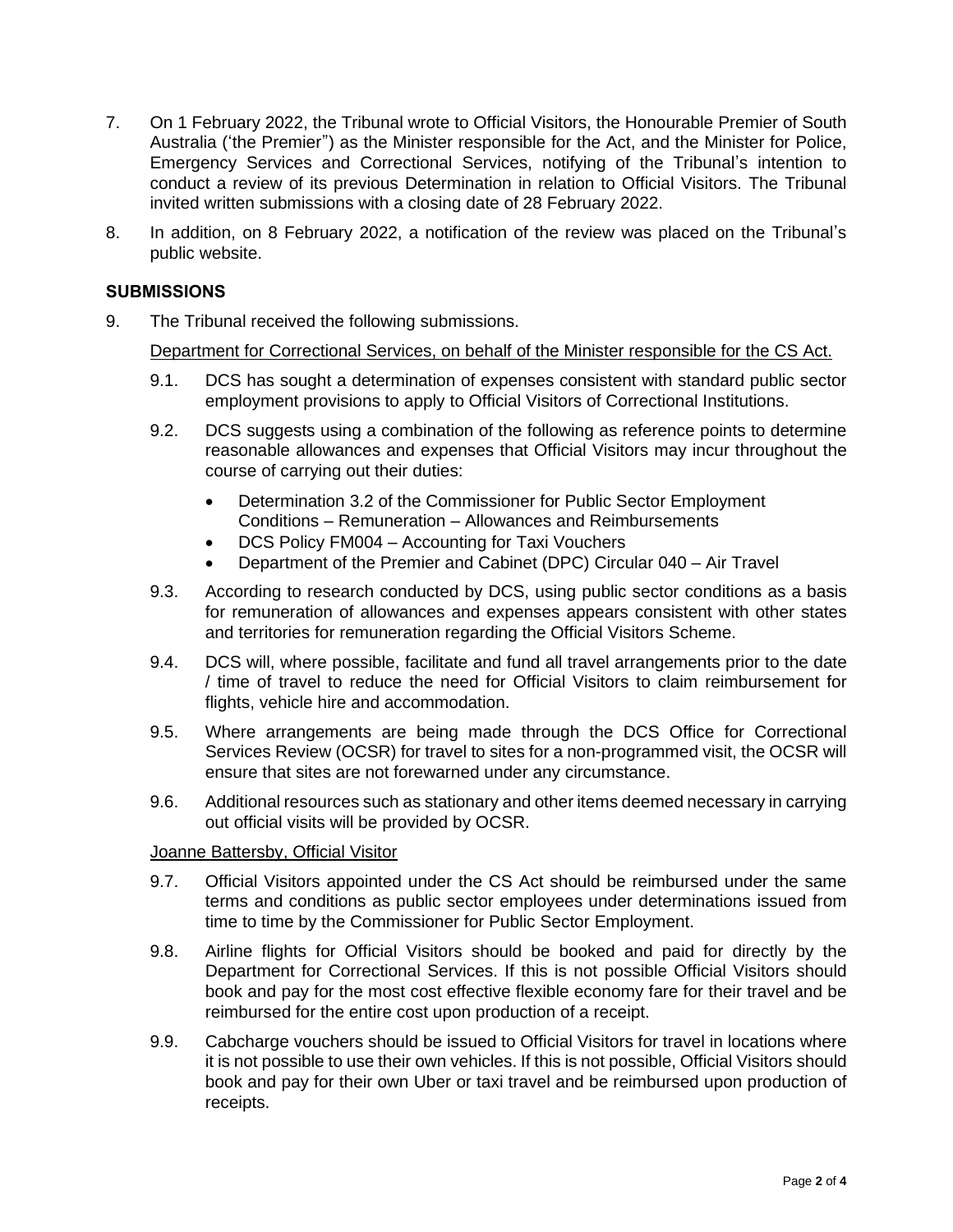10. No other submissions were received by the Tribunal in respect of the review to which this Report relates.

#### **ECONOMIC DATA AND INFORMATION**

- 11. The *South Australian Public Sector Enterprise Agreement: Salaried 2021* provides general salary increases of 1.5% per annum for public sector administrative workers.
- 12. The Australian Bureau of Statistics Wage Price Index for Public Sector in South Australia has increased at an annualised rate of 1.4%<sup>1</sup>.
- 13. The Australian Bureau of Statistics Consumer Price Index for Adelaide has increased at an annualised rate of 4.7%<sup>2</sup>.
- 14. The monetary policy decision published by the Reserve Bank of Australia on 5 April 2022 states as follows:

*"Inflation has increased sharply in many parts of the world. Ongoing supply-side problems, Russia's invasion of Ukraine and strong demand as economies recover from the pandemic are all contributing to the upward pressure on prices…"*

*"Inflation has increased in Australia, but it remains lower than in many other countries; in underlying* terms, inflation is 2.6 per cent and in headline terms it is 3.5 per cent. Higher prices for petrol and other commodities will result in a further lift in inflation over coming quarters, with an updated set of *forecasts to be published in May. The main sources of uncertainty relate to the speed of resolution of the various supply-side issues, developments in global energy markets and the evolution of overall labour costs."*

*"Wages growth has picked up, but, at the aggregate level, is only around the relatively low rates prevailing before the pandemic. There are, however, some areas where larger wage increases are occurring. Given the tightness of the labour market, a further pick-up in aggregate wages growth and broader measures of labour costs is in prospect. This pick-up is still expected to be only gradual, although there is uncertainty about the behaviour of labour costs at historically low levels of unemployment."*

## **CONSIDERATION AND CONCLUSION**

#### General Increase

15. The Tribunal notes that the operative date for the most recent review of remuneration for Official Visitors was 19 January 2022, which is the date upon which the relevant section of the CS Act was brought into operation by Governor proclamation. In light of this, the Tribunal has taken the view that it would be more appropriate to defer any consideration of an increase to Official Visitor remuneration until the next review in 2023. That review would then enable appropriate wage movements to be more accurately assessed.

#### Allowances and Expenses incurred in the course of official duties

16. The two submissions put to the Tribunal for a determination of allowances and expenses incurred in the course of official duties for Official Visitors proposed that the Tribunal should align the amounts of allowances and expenses for Official Visitors with those applicable to public sector employees. The Tribunal accepts these submissions, with the exception of the rates of accommodation expense reimbursement.

<sup>&</sup>lt;sup>1</sup> Australian Bureau of Statistics 2022, Wage Price Index, Public Sector, South Australia, for the year ending December 2021.

<sup>&</sup>lt;sup>2</sup> Australian Bureau of Statistics 2022, Consumer Price Index, All Groups, Adelaide, for the year ending March 2022.